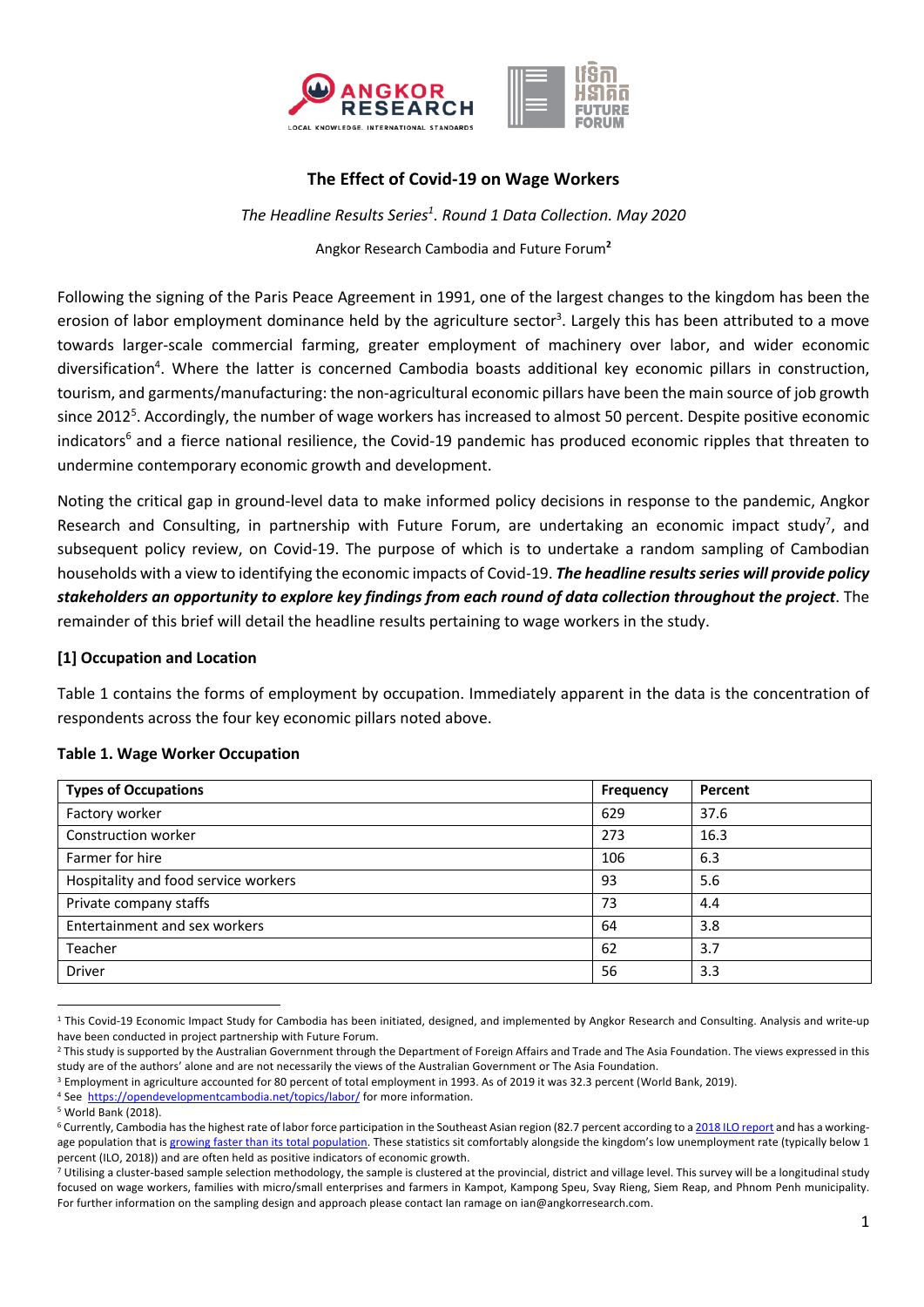

| Soldier/ police                                                   | 49  | 2.9  |
|-------------------------------------------------------------------|-----|------|
| Government staffs (i.e. ministry staff, commune & village chiefs) | -41 | 2.4  |
| Other <sup>8</sup>                                                | 229 | 13.8 |

Among wage workers, the majority reported that their work was in the province they resided in (27.5%), with the notable exception of Kampot. Half of all paid labor from Kampot (53.4%) work in a different province. The main destinations for workers who are not working in the province of their family are Phnom Penh (36%), Sihanoukville (29%) Kandal (9%), and Thailand (7%). The details of occupation location are detailed in Table 2 below.

| <b>Province/City</b> | Phnom<br>Penh |               | <b>Siem Reap</b> |      | <b>Kampot</b> |               | <b>Svay Rieng</b> |              | <b>Kampong Speu</b> |                | <b>Total</b> |      |
|----------------------|---------------|---------------|------------------|------|---------------|---------------|-------------------|--------------|---------------------|----------------|--------------|------|
|                      | <b>No</b>     | $\frac{9}{6}$ | <b>No</b>        | %    | <b>No</b>     | $\frac{9}{6}$ | <b>No</b>         | %            | <b>No</b>           | $\frac{9}{6}$  | No.          | %    |
| In this village      | 42            | 10.9          | 92               | 34.6 | 53            | 16.5          | 17                | 5.4          | 32                  | 8.3            | 236          | 14.1 |
| In this commune      | 44            | 11.4          | 65               | 24.4 | 27            | 8.4           | 19                | 6.1          | 38                  | 9.8            | 193          | 11.5 |
| In this district     | 155           | 40.1          | 41               | 15.4 | 40            | 12.4          | 129               | 41.1         | 84                  | 21.8           | 449          | 26.8 |
| In this province     | 125           | 32.3          | 38               | 14.3 | 21            | 6.5           | 102               | 32.5         | 174                 | 45.1           | 460          | 27.5 |
| In another province  | 20            | 5.2           | 16               | 6    | 172           | 53.4          | 44                | 14           | 58                  | 15             | 310          | 18.5 |
| <b>Abroad</b>        | $\mathbf{1}$  | 0.3           | 14               | 5.3  | 9             | 2.8           | 3                 | $\mathbf{1}$ | $\Omega$            | $\overline{0}$ | 27           | 1.6  |
| <b>Total</b>         | 387           | 100           | 266              | 100  | 322           | 100           | 314               | 100          | 386                 | 100            | 1675         | 100  |

**Table 2. Workplace Location (relative to province of residence)**

# **[2] Covid-19 Impact on Wage Worker Salary**

Figure 1 contains the reported income for January and April 2020. On average, the salary of wage workers has decreased significantly across the time period. The mean salary in January 2020 was 237.4 USD per month, whilst the reported average for April was down roughly 30 percent at 167.2 USD per month. It is important to note that workers who have zero salary has increased from 4 percent of sampled wage workers in January, to 25 percent in April. This can be partly explained by the loss of income in the higher income brackets attributed to business closures and layoffs.



**Figure 1. Reported impact of Covid-19 on wage workers salary (January vs April 2020)** 

<sup>&</sup>lt;sup>8</sup> Other contains wage workers employed across a number of occupations including security, translation, and motor repair.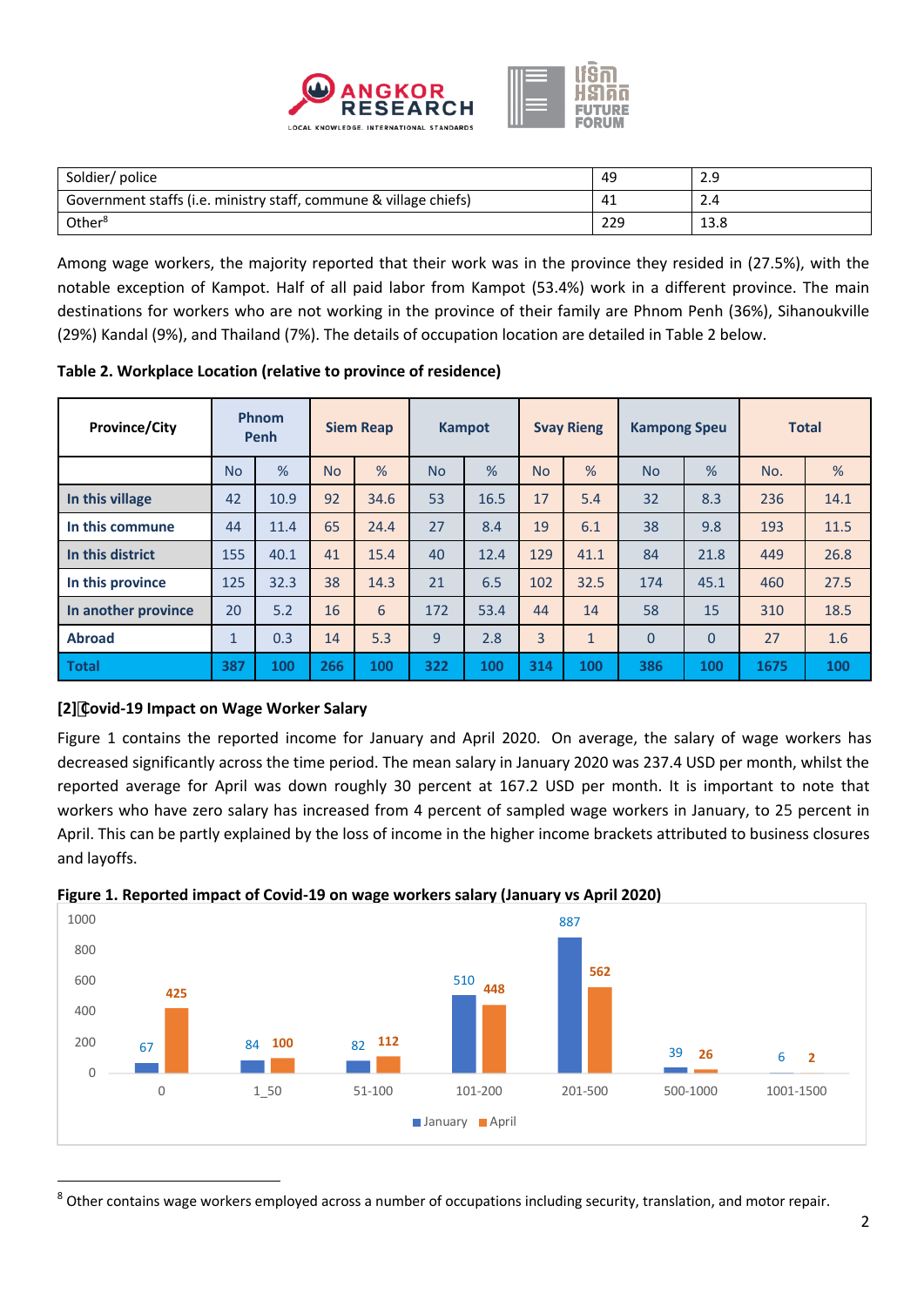

When we further examine the difference in effect of Covid 19 on the incomes of formal (contracted) and informal (no written contract) workers, we can see that those in informal work had lower salaries to begin with and lost 8% more of their income compared to their formal peers (see Figure 2 below).



**Figure 2. The comparative Impact of Covid-19 on informal and formal worker.**

Figure 3 examines the income effects of wage workers relative to their level of education. Immediately apparent is the greater degree of lost income for those with lower levels of education. For those with a university degree the loss of income was around 6.5%. This compares very favorably for the loss of income experienced by those graduating high school (20%), completing primary school (30%), and those who never went to formal education at all (32%). Perhaps most striking is the 42% reduction in income reported by those who identified themselves as having received a pagoda education.



**Figure 3. Different impact on wage workers by education level.**

The impact of COVID-19 on wage workers is also different geographically (Figure 4). In Kampot, the mean wage worker salary fell by 39% to April 2020, followed by Siem Reap, Svay Rieng, and Kampong Speu (31% each), and Phnom Penh (23%). The greater income loss in Kampot can be explained by a greater concentration of construction workers who are predominantly employed on an informal basis (94.5%). By comparison, two-thirds of wage workers in Phnom Penh are contracted workers.